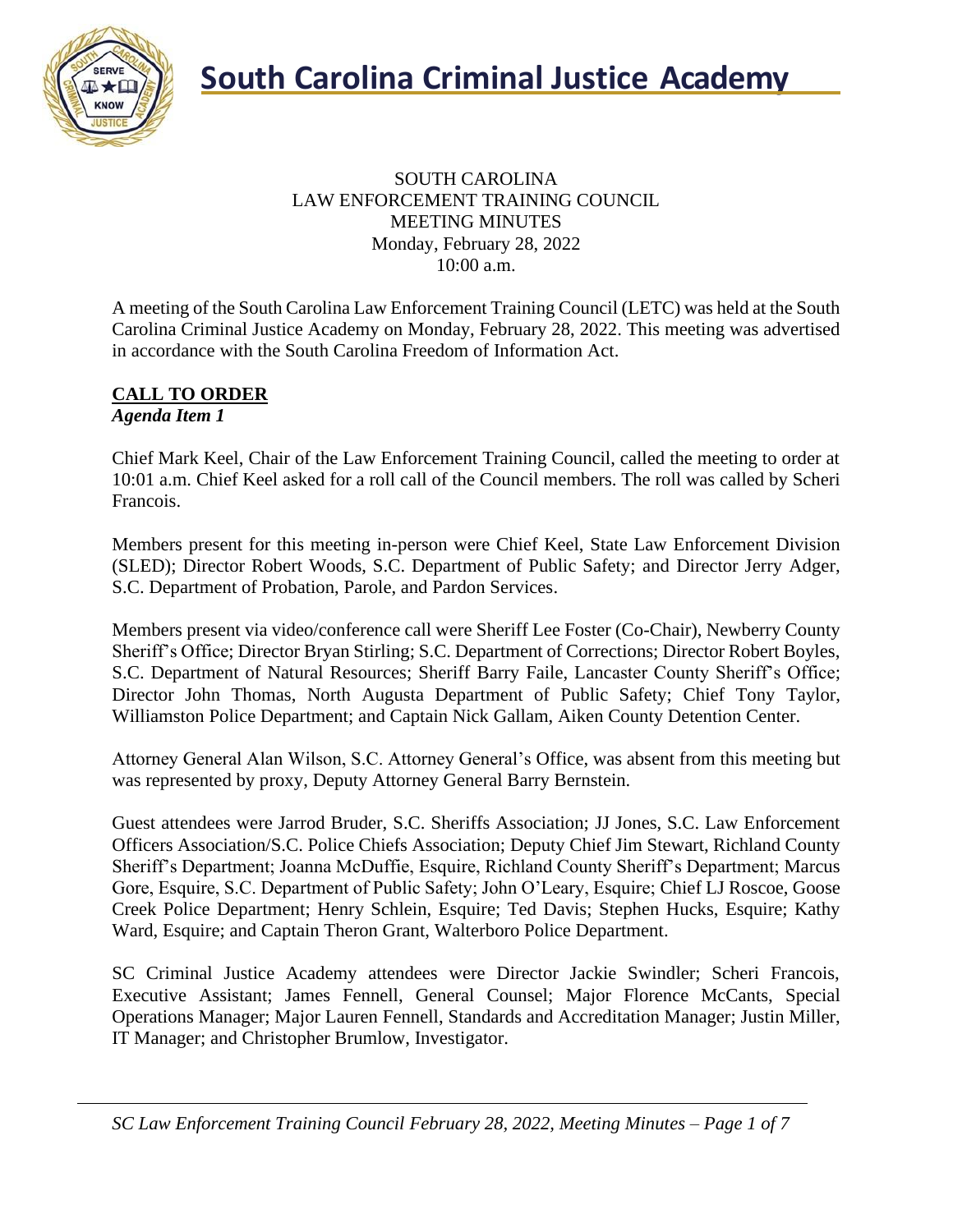

## **APPROVAL OF AGENDA**

A motion to adopt the agenda was made by Director Woods and seconded by Director Adger. Council voted unanimously to adopt the agenda as presented.

## **APPROVAL FOR MEETING MINUTES**

A motion to approve the minutes of the January 26, 2022, meeting was made by Director Adger and seconded by Director Woods. Council voted unanimously to accept the meeting minutes as recorded.

## **DIRECTOR'S REPORT**

## A. **GENERAL COUNSEL REPORT**

Misconduct Cases

## **Ted Davis:** *2021-CJA-03-04 (Goose Creek PD)* **–**

**Summary:** Allegations of physical or psychological abuses of members of the public and/or prisoners; willfully providing false, misleading, incomplete, deceitful, or incorrect information on a document, record, report, or form, except when required by departmental policy or by the laws of this State. **Request for Final Agency Decision.**

Hearing Officer recommended that Council:

- A. Issue its final agency decision, pursuant to S.C. Code Ann. Regs. 37-107 D., finding that the allegation of misconduct filed against Ted Davis by the Goose Creek Police Department has been proven by substantial evidence; and
- B. Impose such sanction as the Council in its discretion deems appropriate pursuant to its authority set forth at S.C. Code Ann. Regs. 37-108 A.

Ted Davis attended this meeting to speak on his own behalf and answer questions from Council, if appliable.

Henry Schlein, Esquire, attended this meeting to represent Mr. Davis and answer questions from Council, if applicable.

Chief LJ Roscoe attended this meeting to represent the Goose Creek Police Department and answer questions from Council, if applicable.

*SC Law Enforcement Training Council February 28, 2022, Meeting Minutes – Page 2 of 7*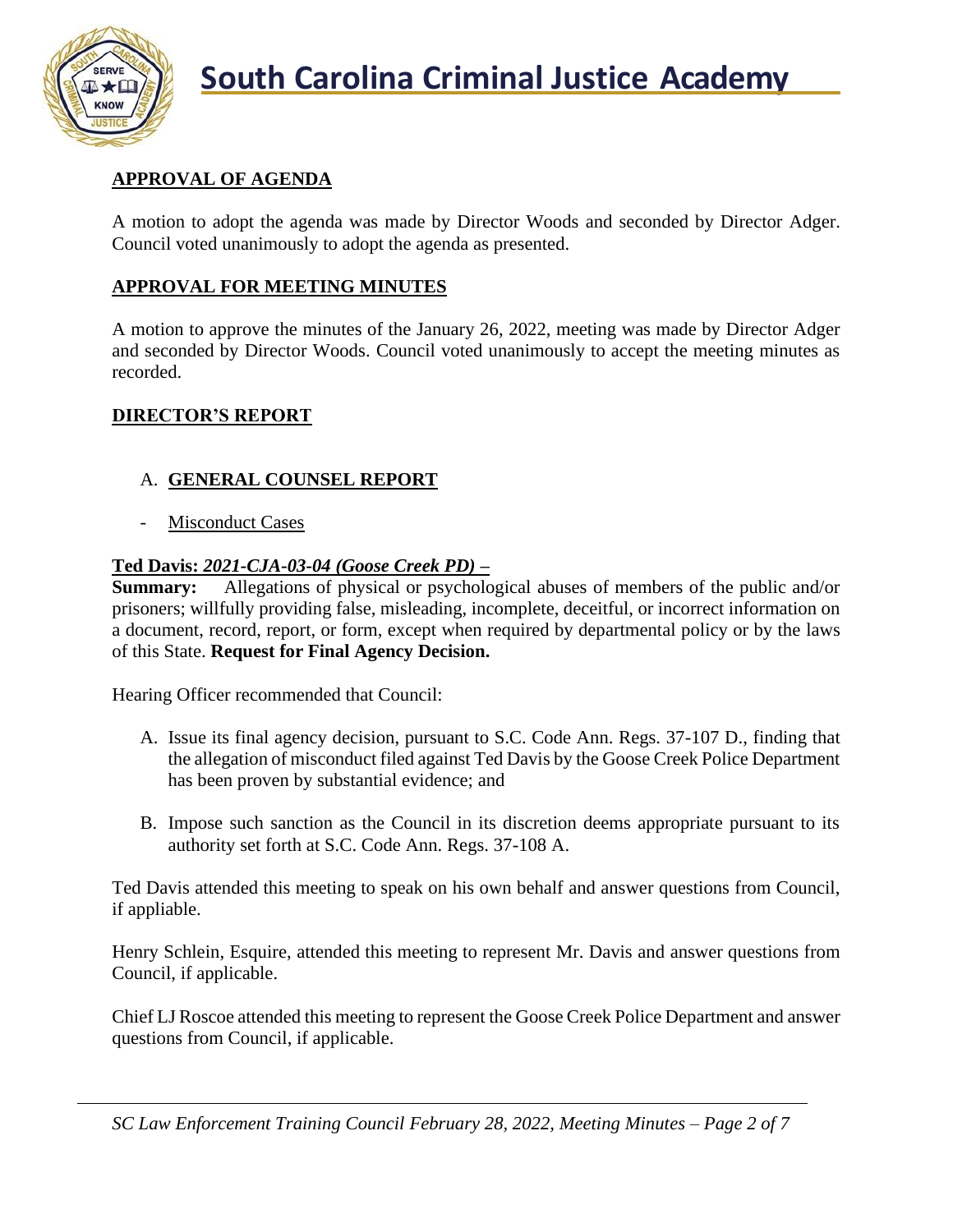

## **South Carolina Criminal Justice Academy**

After hearing statements from all parties, Sheriff Faile made a motion to reject the recommendation of the Hearing Officer, instead, grant Mr. Davis eligibility for law enforcement certification. Director Adger seconded the motion.

Prior to voting on the motion, Council had a brief discussion regarding remedial training and other requirements for Mr. Davis.

Upon completion of the discussion, Sheriff Faile amended his motion to include remedial training in De-escalation and Defensive Tactics. Further, Sheriff Faile's new motion included a six (6) month probationary period. Director Adger seconded the motion. Council voted unanimously to grant Mr. Davis eligibility for law enforcement certification with the requirements of remedial training and a six (6) month probationary period. *Please note that Chief Keel recused himself from the voting period in this case.*

#### **Nelson Rosario:** *2021-CJA-08-06 (Sumter Co. SO)* **–**

**Summary:** Allegation(s) of willfully making false, misleading, incomplete, deceitful, or incorrect statements to a law enforcement officer, a law enforcement agency, or a representative of the agency, except when required by departmental policy or by the laws of this State; willfully providing false, misleading, incomplete, deceitful, or incorrect information on a document, record, report, or form, except when required by departmental policy or by the laws of this State. **Request for Final Agency Decision.**

Hearing Officer recommended that Council:

- A. Issue its final agency decision, pursuant to S.C. Code Ann. Regs. 37-107 D., finding that the allegations of misconduct filed against Nelson Rosario by the Sumter County Sheriff's Office have been proven by substantial evidence; and
- B. Impose such sanction as the Council in its discretion deems appropriate pursuant to its authority set forth at S.C. Code Ann. Regs. 37-108 A.

Kathy Ward, Esquire, attended this meeting to represent the agency and answer questions from Council, if applicable.

After hearing a statement from Ms. Ward, Director Woods made a motion to accept the recommendation of the Hearing Officer and to permanently deny Mr. Rosario's eligibility for law enforcement certification. Director Boyles seconded the motion. Council voted to adopt the recommendation of the Hearing Officer and permanently denied Mr. Rosario's eligibility for law enforcement certification.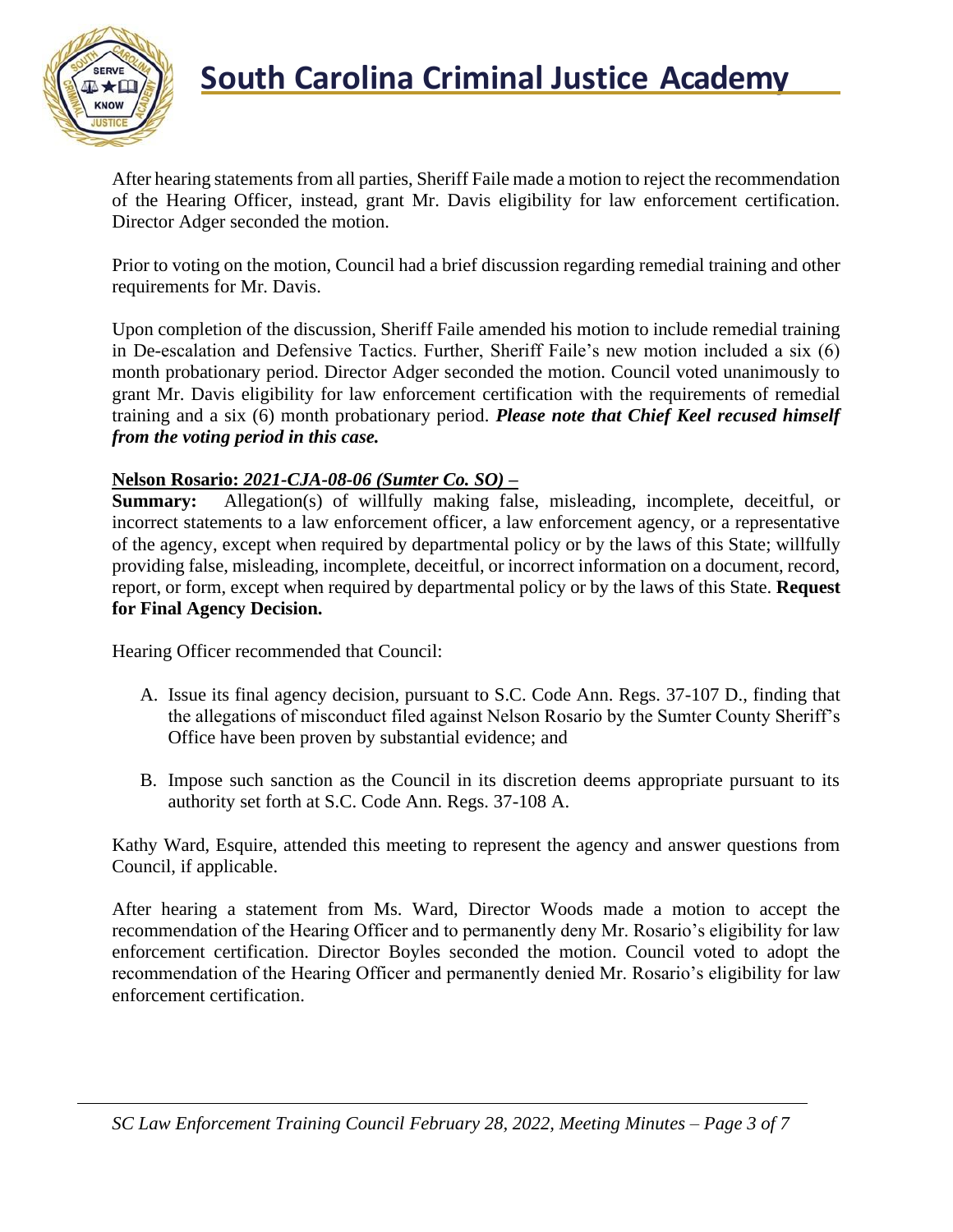**South Carolina Criminal Justice Academy**<br>KNOW



**Edwin Gibson:** *2021-CJA-06-07 (Walterboro PD)* **– Summary: Request for Final Agency Decision.** Hearing Officer recommended that Council:

- A. Deny the Officer's motion to dismiss the allegation;
- B. Issue its final agency decision, pursuant to S.C. Code Ann. Regs. 37-107 D., finding that the allegation of misconduct filed against Edwin Gibson by the Walterboro Police Department has been proven by substantial evidence; and
- C. Impose such sanction as the Council in its discretion deems appropriate pursuant to its authority set forth at S.C. Code Ann. Regs. 37-108 A.

Mr. Gibson attended this meeting to speak on his own behalf and answer questions from Council, if applicable.

Stephen Hucks, Esquire, attended this meeting to represent Mr. Gibson and answer any questions from Council, if applicable.

Representing the Walterboro Police Department, Captain Theron Grant attended this meeting to provide information and/or answer questions from Council, if applicable.

After hearing statements from the parties involved in this case, Director Adger made a motion to accept the recommendation of the Hearing Officer to deny Mr. Gibson's motion to dismiss the allegation of misconduct brought forth by the Walterboro Police Department. Director Woods seconded the motion. Council voted unanimously to adopt the recommendation of the Hearing Officer to deny Mr. Gibson's motion to dismiss the misconduct allegation.

Director Adger then made an additional motion to permanently deny Mr. Gibson's eligibility for law enforcement certification. Sheriff Faile seconded the motion. Council voted unanimously to permanently deny Mr. Gibson's eligibility for law enforcement certification.

## **Donald Trotter:** *2020-CJA-09-13 (Greenwood PD) –*

**Summary:** Willfully making false, misleading, incomplete, deceitful, or incorrect statements to a law enforcement officer, a law enforcement agency, or a representative of the agency, except when required by departmental policy or by the laws of this State. **Final Agency Decision.**

Hearing Officer recommended that Council:

A. Issue its final agency decision, pursuant to S.C. Code Ann. Regs. 37-107 D., finding that the allegation of misconduct filed against Donald Trotter by the Greenwood Police Department has been proven by substantial evidence; and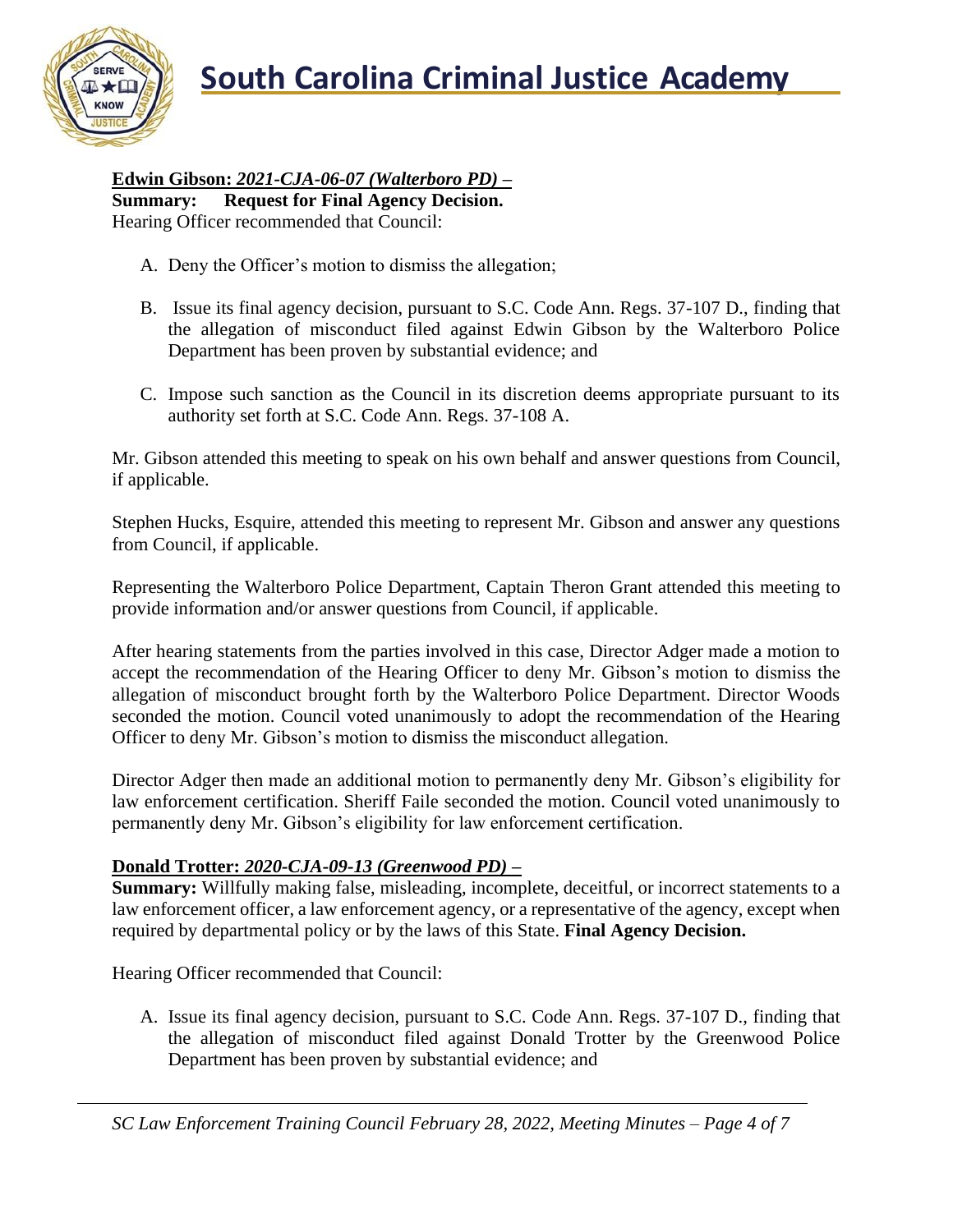

B. Impose such sanction as the Council in its discretion deems appropriate pursuant to its authority set forth at S.C. Code Ann. Regs. 37-108 A.

Mr. Trotter attended this meeting speak on his own behalf and answer questions from Council, if applicable.

After hearing a statement from Mr. Trotter, Director Adger made a motion to accept the recommendation of the Hearing Officer and to permanently deny Mr. Trotter's eligibility for law enforcement certification. Captain Gallam seconded the motion. Council voted unanimously to adopt the recommendation of the Hearing Officer and to permanently deny Mr. Trotter's eligibility for law enforcement certification.

#### **Samuel Sterling:** *2022-CJA-02-09 (Greenville PD)* **–**

**Summary:** Samuel Sterling was arrested for Domestic Violence (DV) 3<sup>rd</sup> Degree. **Request for Suspension.**

Director Adger made a motion to suspend Mr. Sterling's law enforcement certification. Director Woods seconded the motion. Council voted unanimously to suspend Mr. Sterling's law enforcement certification pending the outcome of criminal charges.

#### **Brandon Loftin:** *No Assigned Case Number (Johnston PD)* **–**

**Summary:** Brandon Loftin is no longer a resident of South Carolina, which is in violation of 23-23-60. **Request for Suspension.**

Director Woods made a motion to temporarily suspend Mr. Loftin's law enforcement certification. Director Adger seconded the motion. Council voted to temporarily suspend Mr. Loftin's law enforcement certification pending the outcome of his residence status.

#### **Douglas Smith:** *2020-CJA-05-13 (Greenville Co. Det. Ctr.)* **–**

**Summary:** Douglas Smith was arrested for Driving Under the Influence (DUI). The charges against him were dismissed, and his driver's license was not suspended. **Request for Reinstatement.**

Director Adger made a motion to reinstate Mr. Smith's law enforcement certification. Sheriff Faile seconded the motion. Council voted unanimously to reinstate Mr. Smith's eligibility for law enforcement certification. *Please note that Director Woods recused himself from the voting process in this case.*

## **Jordan Caldwell:** *No Assigned Case Number (Bamberg Co. Det. Ctr.)* **–**

**Summary:** In 2008 and 2010, Jordan Caldwell was convicted of Fraudulent Check, and 2013, Mr. Caldwell was convicted of Breach of Trust with Fraudulent Intent, of which both crimes are

*SC Law Enforcement Training Council February 28, 2022, Meeting Minutes – Page 5 of 7*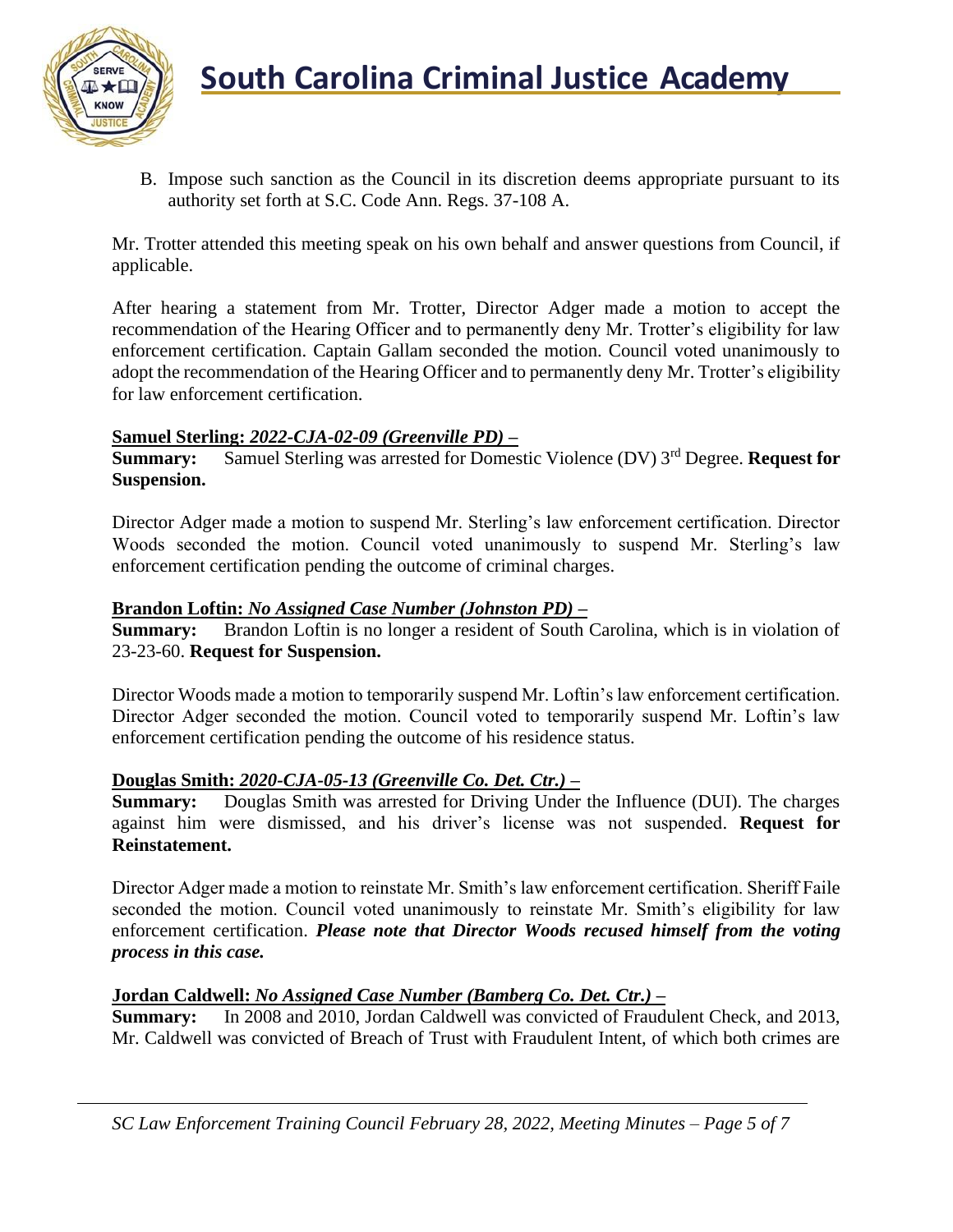

## **South Carolina Criminal Justice Academy**

defined as crimes of moral turpitude. Mr. Caldwell was issued a Pardon for these convictions. **Request for Eligibility.**

Director Adger made a motion to grant Mr. Caldwell eligibility for law enforcement certification. Sheriff Foster seconded the motion. Sheriff Foster seconded the motion. The motion failed with seven 'No' votes and 3 'Yes' votes. Mr. Caldwell was not granted eligibility for law enforcement certification.

#### **Matthew Tucker:** *2018-CJA-09-20 (SCDPS)* **–**

**Summary:** Allegation of Dangerous and unsafe practices. **Consent Order Request.** 

Director Boyles made a motion to accept the consent order request. Director Adger seconded the motion.

Prior to the voting process, Council had questions answered by SCCJA General Counsel, James Fennell.

After receiving information from Mr. Fennel, Council voted unanimously to accept the consent order request. *Please note that Director Woods recused himself from the voting process in this case.*

## B. **DIRECTOR'S COMMENTS**

Director Swindler gave updates on COVID testing, Technical College programs, and reimbursement issues.

#### **UNFINISHED BUSINESS**

There was no unfinished business to discuss.

#### **NEW BUSINESS**

There was no new business to discuss.

#### **CLOSING REMARKS/AJOURNMENT**

Chief Keel opened the floor for any additional business, questions, or comments.